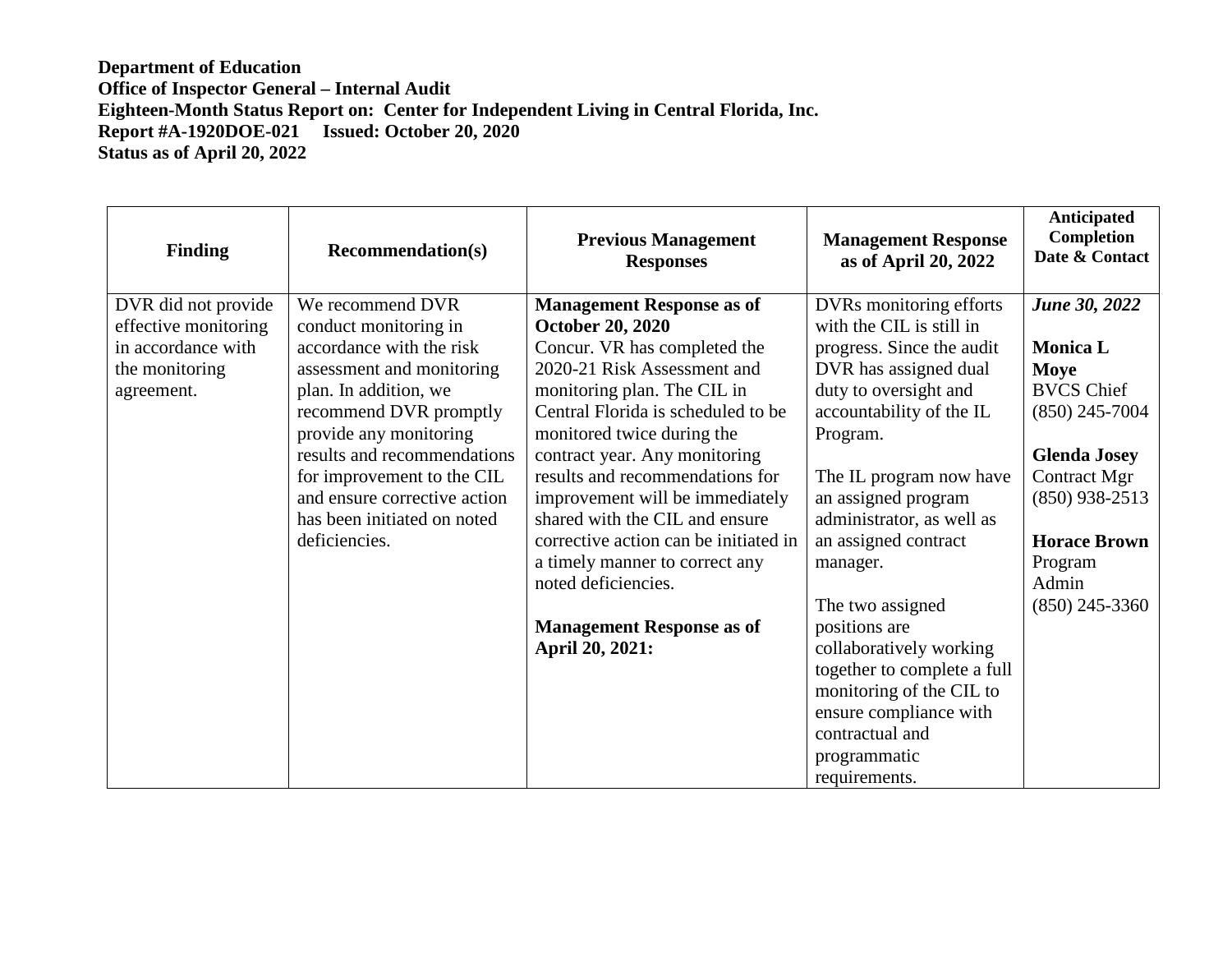| <b>Finding</b> | <b>Recommendation(s)</b> | <b>Previous Management</b><br><b>Responses</b>                                                                                                                                    | <b>Management Response</b><br>as of April 20, 2022 | Anticipated<br>Completion<br>Date & Contact |
|----------------|--------------------------|-----------------------------------------------------------------------------------------------------------------------------------------------------------------------------------|----------------------------------------------------|---------------------------------------------|
|                |                          | VR is in the process of<br>completing two monitoring's<br>this year, in accordance with<br>the monitoring plan. The<br>results of any deficiencies<br>will be shared with the CIL |                                                    |                                             |
|                |                          | in a timely manner to support<br>any needed corrective action.                                                                                                                    |                                                    |                                             |
|                |                          | <b>Management Response</b><br>as of October 20, 2021<br>High work volume and staff                                                                                                |                                                    |                                             |
|                |                          | turnover in the Contract<br><b>Administrative Management</b><br>(CAM) unit have resulted in                                                                                       |                                                    |                                             |
|                |                          | additional monitoring delays.<br>A new Contract Manager for<br>the CIL contracts is now in                                                                                        |                                                    |                                             |
|                |                          | place. Catching up<br>monitoring for this CIL,<br>including all activities                                                                                                        |                                                    |                                             |
|                |                          | outlined in previous<br>management responses, has<br>been made a priority.                                                                                                        |                                                    |                                             |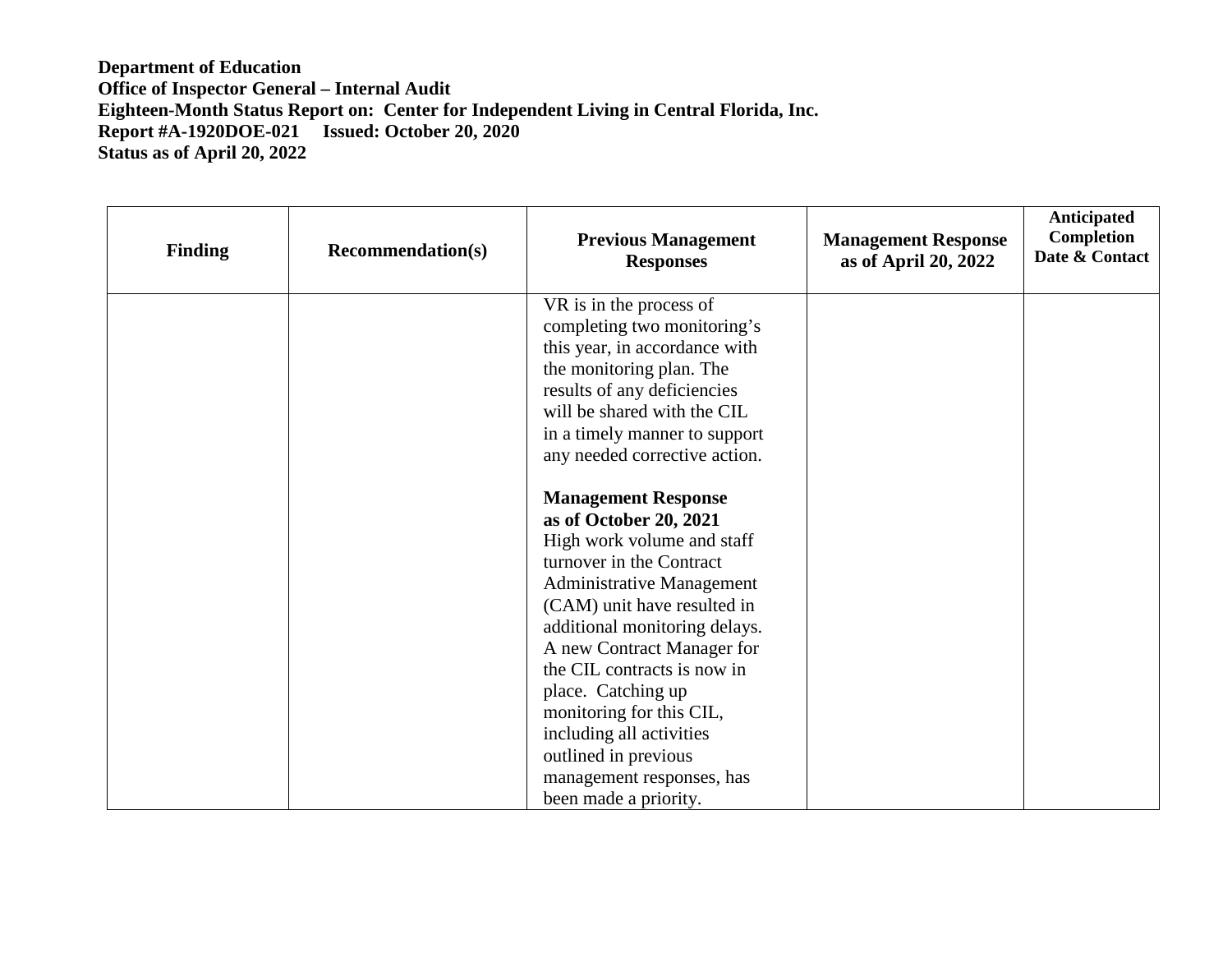| <b>Finding</b>                                                                                                                       | <b>Recommendation(s)</b>                                                                                                                                                                                                                                                                | <b>Previous Management</b><br><b>Responses</b>                                                                                                                                                                                                                                                                                                                                                                                                                                                                                                                                                                  | <b>Management Response</b><br>as of April 20, 2022                                                                                                                                                                                                                                                                                                                                                                               | Anticipated<br>Completion<br>Date & Contact                                                                                                                                                                                                                                         |
|--------------------------------------------------------------------------------------------------------------------------------------|-----------------------------------------------------------------------------------------------------------------------------------------------------------------------------------------------------------------------------------------------------------------------------------------|-----------------------------------------------------------------------------------------------------------------------------------------------------------------------------------------------------------------------------------------------------------------------------------------------------------------------------------------------------------------------------------------------------------------------------------------------------------------------------------------------------------------------------------------------------------------------------------------------------------------|----------------------------------------------------------------------------------------------------------------------------------------------------------------------------------------------------------------------------------------------------------------------------------------------------------------------------------------------------------------------------------------------------------------------------------|-------------------------------------------------------------------------------------------------------------------------------------------------------------------------------------------------------------------------------------------------------------------------------------|
|                                                                                                                                      |                                                                                                                                                                                                                                                                                         | Anticipated Completion Date &<br>Contact<br>12/31/2021<br>Monica Moye<br>850-245-7004                                                                                                                                                                                                                                                                                                                                                                                                                                                                                                                           |                                                                                                                                                                                                                                                                                                                                                                                                                                  |                                                                                                                                                                                                                                                                                     |
| The CIL did not<br>maintain sufficient<br>documentation to<br>demonstrate<br>appropriate allocation<br>of Contract #19-103<br>funds. | We recommend DVR<br>include a review of<br>expenditures incurred and<br>the supporting<br>documentation as part of<br>their monitoring efforts to<br>ensure expenditures are<br>supported, allowable,<br>allocable, reasonable, and<br>necessary to the performance<br>of the contract. | <b>Management Response as of</b><br><b>October 20, 2020</b><br>Concur. VR will include a review<br>of expenditures incurred and the<br>supporting documentation as part<br>of their monitoring efforts to<br>ensure expenditures are supported,<br>allocable, reasonable, and<br>necessary to the performance of<br>the contract during the bi-annual<br>monitoring of the CIL in Central<br>Florida.<br><b>Management Response as of</b><br>April 20, 2021:<br>As part of scheduled monitoring of<br>the CIL, VR will include a review<br>of selected $1st$ and $3rd$ quarter<br>expenses based on the monthly | The contract manager<br>reviews all budget<br>expenses submitted each<br>for the allowableness,<br>reasonableness, and<br>determination if cost are<br>ancillary for<br>programmatic purposes.<br>Any cost allocations that<br>are sustainable are<br>questioned by DVR to the<br>CIL. Unallowable and/or<br>unjustifiable cost<br>expenditures are required<br>to be removed and not<br>charged to the DVR<br>programs funding. | <b>Ongoing</b> , with<br>the final fiscal<br>year end<br>completion for<br>the current<br>contract year<br>will be<br>conducted by<br>June 30, 2022.<br><b>Monica L</b><br>Moye<br><b>BVCS Chief</b><br>$(850)$ 245-7004<br><b>Glenda Josey</b><br>Contract Mgr<br>$(850)$ 938-2513 |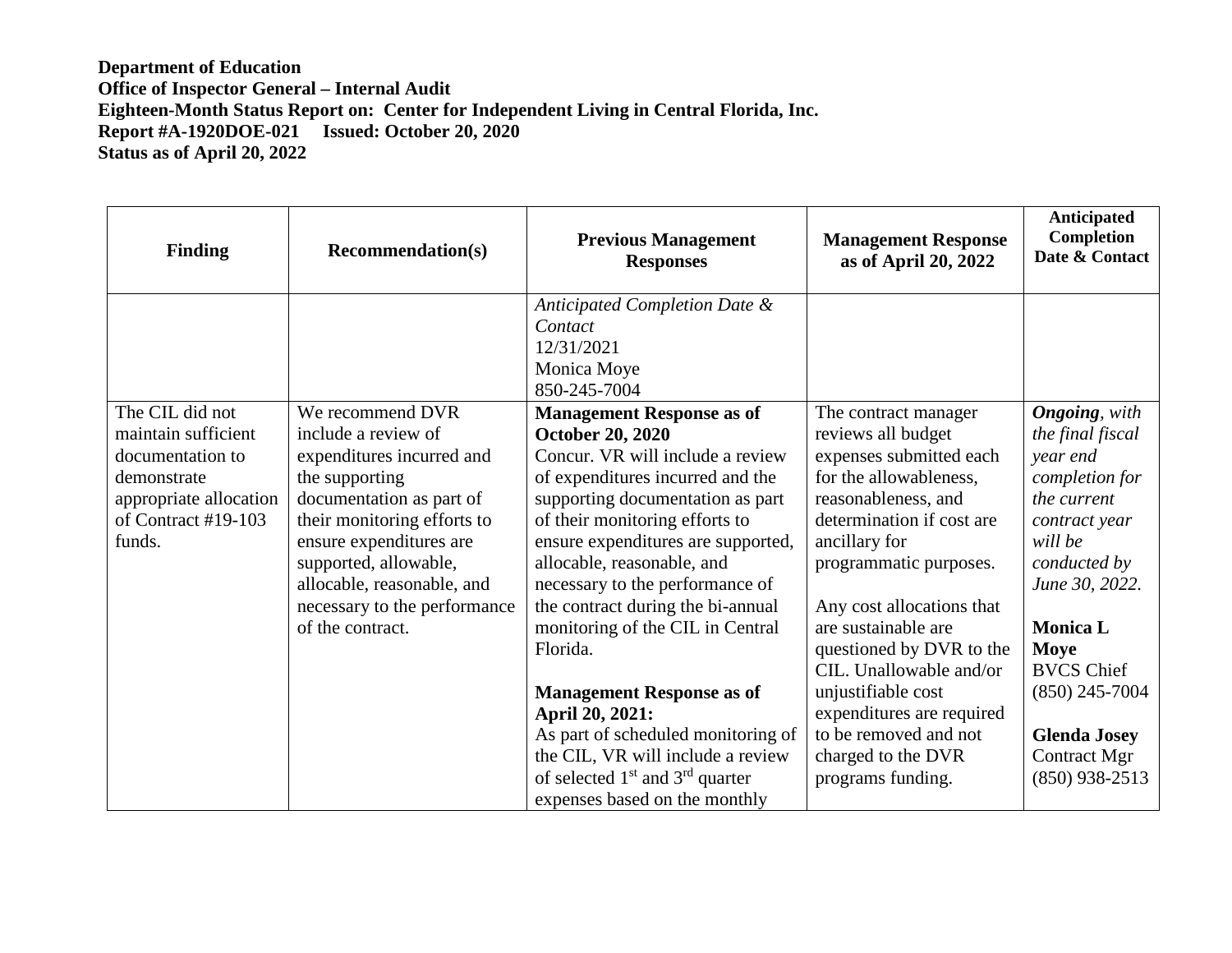| <b>Finding</b> | <b>Recommendation(s)</b> | <b>Previous Management</b><br><b>Responses</b> | <b>Management Response</b><br>as of April 20, 2022 | Anticipated<br>Completion<br>Date & Contact |
|----------------|--------------------------|------------------------------------------------|----------------------------------------------------|---------------------------------------------|
|                |                          | budget reconciliation that require             |                                                    | <b>Horace Brown</b>                         |
|                |                          | all expenses be tracked by funding             |                                                    | Program                                     |
|                |                          | source.                                        |                                                    | Admin<br>$(850)$ 245-3360                   |
|                |                          | <b>Management Response</b>                     |                                                    |                                             |
|                |                          | as of October 20, 2021                         |                                                    |                                             |
|                |                          | High work volume and staff                     |                                                    |                                             |
|                |                          | turnover in the Contract                       |                                                    |                                             |
|                |                          | <b>Administrative Management</b>               |                                                    |                                             |
|                |                          | (CAM) unit have resulted in                    |                                                    |                                             |
|                |                          | additional monitoring delays. A                |                                                    |                                             |
|                |                          | new Contract Manager for the CIL               |                                                    |                                             |
|                |                          | contracts is now in place.                     |                                                    |                                             |
|                |                          | Catching up monitoring for this                |                                                    |                                             |
|                |                          | CIL, including all activities                  |                                                    |                                             |
|                |                          | outlined in previous management                |                                                    |                                             |
|                |                          | responses, has been made a                     |                                                    |                                             |
|                |                          | priority.                                      |                                                    |                                             |
|                |                          | Anticipated Completion Date &                  |                                                    |                                             |
|                |                          | Contact                                        |                                                    |                                             |
|                |                          | 12/31/2021                                     |                                                    |                                             |
|                |                          | Monica Moye                                    |                                                    |                                             |
|                |                          | 850-245-7004                                   |                                                    |                                             |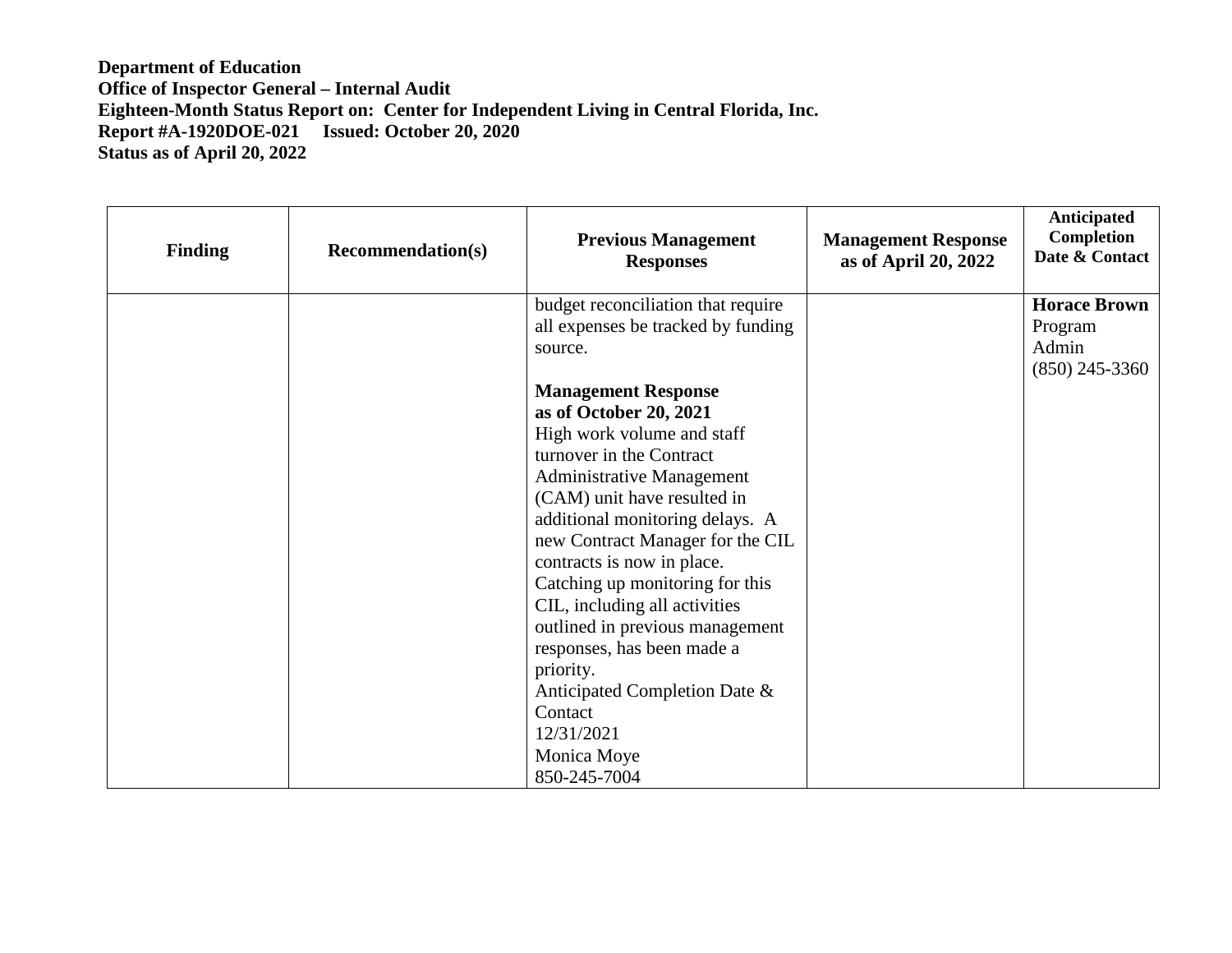| <b>Finding</b>                                                                                                         | <b>Recommendation(s)</b>                                                                                                                                                                         | <b>Previous Management</b><br><b>Responses</b>                                                                                                                                                                                                                                                                                                                                                                                                                                                                                                                                                                                                                                                               | <b>Management Response</b><br>as of April 20, 2022                                                                                                                                                                                                                                                                                                                                      | Anticipated<br><b>Completion</b><br>Date & Contact                                                                                                                                                                        |
|------------------------------------------------------------------------------------------------------------------------|--------------------------------------------------------------------------------------------------------------------------------------------------------------------------------------------------|--------------------------------------------------------------------------------------------------------------------------------------------------------------------------------------------------------------------------------------------------------------------------------------------------------------------------------------------------------------------------------------------------------------------------------------------------------------------------------------------------------------------------------------------------------------------------------------------------------------------------------------------------------------------------------------------------------------|-----------------------------------------------------------------------------------------------------------------------------------------------------------------------------------------------------------------------------------------------------------------------------------------------------------------------------------------------------------------------------------------|---------------------------------------------------------------------------------------------------------------------------------------------------------------------------------------------------------------------------|
| Consumer service<br>records did not<br>include all required<br>elements and<br>documentation could<br>be strengthened. | We recommend DVR<br>include a review of CSRs in<br>its monitoring activities and<br>ensure consumers have been<br>deemed eligible for services<br>in accordance with the<br>federal regulations. | <b>Management Response as of</b><br><b>October 20, 2020</b><br>Concur. VR will include a review<br>of CSRs in its monitoring<br>activities to ensure consumers<br>have been deemed eligible for<br>services in accordance with the<br>federal regulations during the bi-<br>annual monitoring of the CIL in<br>Central Florida.<br><b>Management Response as of</b><br><b>April 20, 2021:</b> As part of<br>scheduled monitoring of the CIL,<br>VR will include a review of<br>selected $1st$ and $3rd$ quarter<br>consumer service records, based<br>on required monthly consumer<br>service record reports, to see if<br>consumers have been deemed<br>eligible in accordance with federal<br>regulations. | The IL program<br>administrator is currently<br>working on reviews of the<br>consumer service records<br>for the CIL. As the<br>program administrator and<br>contract manager continue<br>to work collaboratively on<br>these efforts, corrective<br>action required of the CIL<br>will be noted in the final<br>monitoring report that will<br>be issued on or before<br>June $30th$ . | <b>June 30, 2022</b><br><b>Monica L</b><br>Moye<br><b>BVCS Chief</b><br>$(850)$ 245-7004<br><b>Glenda Josey</b><br><b>Contract Mgr</b><br>$(850)$ 938-2513<br><b>Horace Brown</b><br>Program<br>Admin<br>$(850)$ 245-3360 |